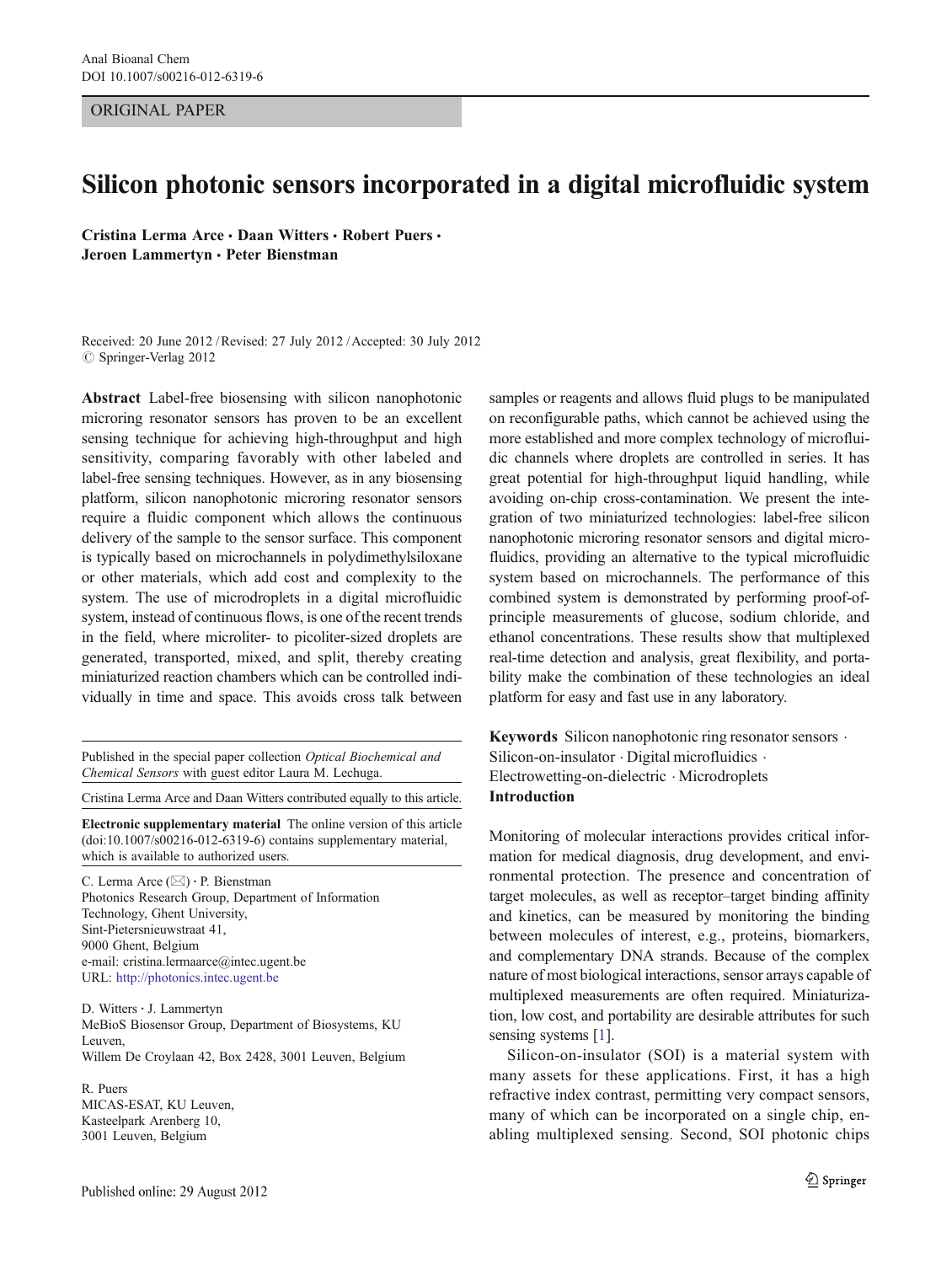<span id="page-1-0"></span>

Fig. 1 The cross section of an electrowetting-on-dielectric (EWOD) lab-on-a-chip and the electrowetting principle. When a voltage is applied to an actuation electrode, the droplet is attracted toward this

activated region owing to the imbalance generated in the interfacial tension near the surface above the actuated electrode [\[16\]](#page-7-0). ITO indium tin oxide

can be made using CMOS-compatible process steps, allowing a great reduction of the cost of the chip by high-volume fabrication [[2\]](#page-7-0). These sensor chips can therefore be disposable, meaning that the chip is only used once, avoiding complex cleaning of the sensor surface after use, which is required to avoid cross-contamination when used for medical diagnostics.

A crucial component in most of these photonic biosensors is the transducer that can transform a refractive index change in its environment to a measurable change in its optical transmission. Microring resonator sensors stand out as prime candidates for such transducers among other technologies such as Fabry–Perot cavities, microdisks, and photonic crystal cavities for achieving high performance in a robust manufacturable manner [[3\]](#page-7-0). These label-free evanescent field sensors have seen rapid development in recent years  $[3-6]$  $[3-6]$  $[3-6]$ .

However, not only the transducer but also the microfluidic system is an essential element for such sensing systems. The use of microfluidic channels for delivery of the sample in continuous flow to the sensor surface is one of the most critical steps in the integration of biosensors and microfluidics for point-of-care applications. This integration is not straightforward, since the interface with the outside world needs special attention, and care needs to be taken to avoid leaks and channel clogging.

Digital microfluidics is an emerging technology similar to the more established technology of microfluidic channels in that can perform laboratory analyses with much smaller sample volumes than in bench-scale methods. Both methods are capable of manipulating individual microliter- to nanolitersized droplets [[7\]](#page-7-0). Although different droplet-actuation mechanisms have been developed, electrowetting-ondielectric (EWOD) is unique because all elementary fluidic operations (droplet dispensing, splitting, merging, transport, and mixing) are performed on reconfigurable paths of buried actuation electrodes with high flexibility without the need for moving parts such as pumps or valves. EWOD is based on modulating the interfacial tension between a liquid and an electrode buried underneath a hydrophobic dielectric layer. By establishment of an electric field in the dielectric layer on one side of the droplet, the contact angle is changed locally from hydrophobic to hydrophilic, causing the droplet to move [\[8](#page-7-0)–[10\]](#page-7-0).

In microfluidic channels, droplets are controlled in series, whereas in digital microfluidics, they are addressed individually, thereby avoiding cross talk between samples or reagents, which provides a very efficient way to prevent crosscontamination. The most popular applications of EWODbased digital microfluidic chips are bioassays such as DNA extraction and amplification [\[11\]](#page-7-0), cell-based assays [[12](#page-7-0), [13\]](#page-7-0), enzymatic assays [\[14](#page-7-0)–[17](#page-7-0)], and immunoassays [\[18](#page-7-0)].

Few research results have been reported on the integration of optical sensing systems in digital microfluidic chips [\[19,](#page-7-0) [20](#page-7-0)]. The first integration of microring sensors on digital microfluidic chips has already been demonstrated [[21](#page-7-0), [22\]](#page-7-0), although these systems rely on very complex fabrication procedures for making integrated optical detectors and bulky optical fiber connections to couple light into the system.

Here, we demonstrate how digital microfluidics can be used for effective fluid delivery to nanophotonic microring resonator sensors fully constructed in SOI. We show how SOI chips containing the microring resonator sensors can be modified to directly serve as the top plate of double-plate

Fig. 2 a Photograph of the digital microfluidic chip with a standard ITO top plate on top, visualizing the sandwiched droplets. b Assembled EWOD platform demonstrating the chip holder with electrical connections

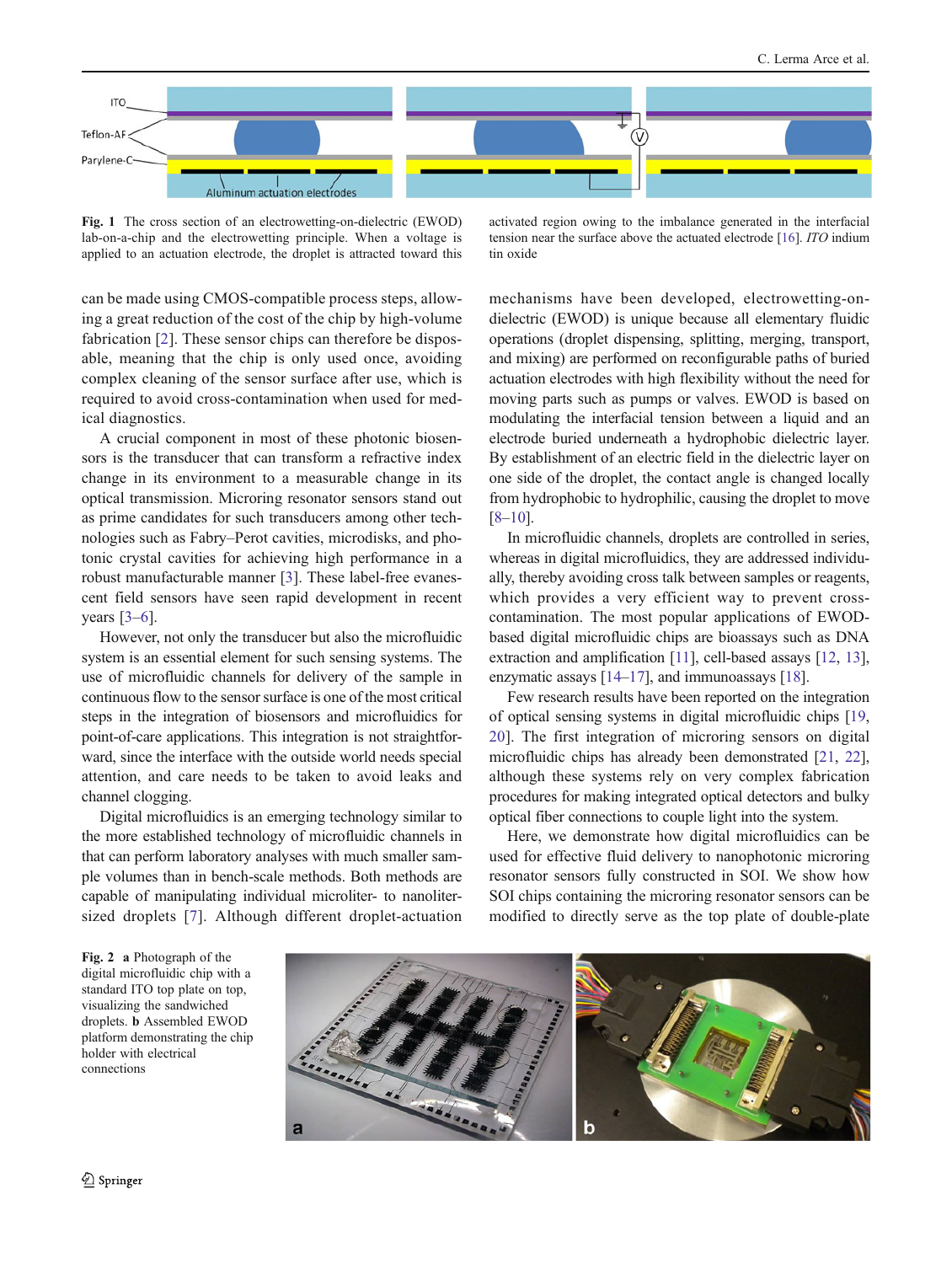<span id="page-2-0"></span>

Fig. 3 Left: Chip layout top view. Four rings are connected to one common input waveguide, each of them having a dedicated drop signal port. Three of these four ring series are placed independently next to the other. Right: Setup. A SANTEC TSL-510 tunable laser was used as a light source. The three input waveguides are simultaneously

digital microfluidic chips without affecting microfluidic chip performance, while enabling integrated optical sensing of molecules near the chip surface. Moreover, by use of grating couplers to couple light into and out of the SOI chips, they can be used in a plug-and-play fashion without the need for external connections. Combination of both technologies offers unique advantages and shows great potential for performing label-free biosensing, as crosscontamination, microchannel clogging, and air bubble formation are avoided, and minimal sample waste is generated. Moreover, since digital microfluidics is inherently an arraybased technique and photonic ring resonator sensors are commonly used in arrays as well, the proposed combined system is ideal for array-based biochemical applications.

### Materials and methods

### Digital microfluidic system

The cross section of the EWOD lab-on-a-chip is shown in Fig. [1](#page-1-0). Many EWOD lab-on-a-chip device configurations exist, mainly differing in the actuation electrode architecture and the type of dielectric material used. This dielectric layer is a crucial element in the EWOD lab-on-a-chip configuration, as it isolates the liquid droplet from the actuation electrodes, thereby preventing electrolysis when a voltage is applied across the droplet [[23,](#page-7-0) [24](#page-7-0)]. Below, we describe the

Fig. 4 Incorporation of the silicon-on-insulator (SOI) chip containing an array of microring resonator sensors into the digital microfluidic system by replacing the top glass plate of the platform

addressed through vertical grating couplers with a 2-mm-wide collimated beam from a tunable laser source. The output signals of the ring resonators are near-vertically coupled to free space by means of integrated grating couplers and are imaged with an infrared (IR) camera [\[4\]](#page-7-0)

fabrication process for our EWOD lab-on-a-chip based on the protocol in [\[25](#page-7-0)].

The digital microfluidic platform was produced by means of standard photolithographic techniques. For the bottom part of the chip, a 100-nm-thick aluminum layer was sputtered on a glass wafer and subsequently patterned using standard photolithographic techniques. All electrodes were  $1.4 \times 1.4$  mm<sup>2</sup>. The aluminum layer was covered by a 2.8-μm dielectric parylene C layer deposited using chemical vapor deposition. This insulating layer was rendered hydrophobic by spin-coating a layer of Teflon AF (300-nm thickness) on top. The top part of the digital lab-on-a-chip consisted of a glass plate coated with a 120-nm layer of transparent indium tin oxide, which was made hydrophobic with a Teflon AF layer of approximately 300 nm. Standard tape with a thickness of 80 μm (3 M, St. Paul, MN, USA) was used as spacer between the top and bottom plates. Figure [2](#page-1-0) shows this digital microfluidic platform.

Droplets were sandwiched between the two plates. To activate the EWOD mechanism, a 130-VDC actuation voltage was used, whereas the electrode actuation sequence, activation time, and relaxation time were controlled by means of home-written programs in MATLAB (The MathWorks, Natick, MA, USA) and LabView (National Instruments, Austin, TX, USA). When a voltage is applied to the system, a surface tension gradient at the droplet surface is evoked which attracts the droplet toward the activated region. As such, the droplet movement can be freely controlled along a pattern of electrodes as shown in Movie S1.

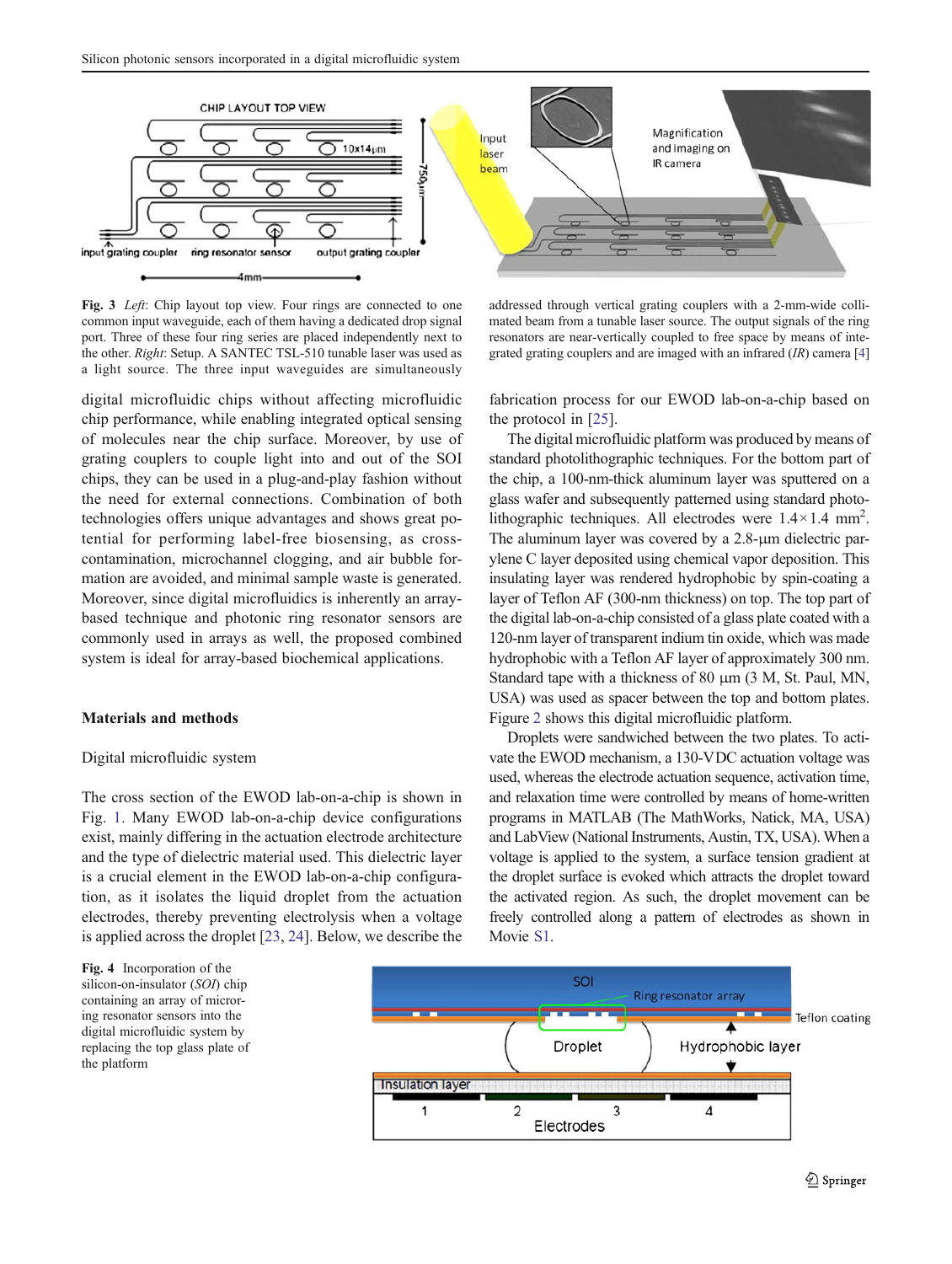<span id="page-3-0"></span>Fig. 5 a SOI chip containing arrays of microring resonator sensors. The relevant microring sensor arrays and grating couplers are indicated in red and blue, respectively. b Alignment of the SOI chip on the digital microfluidic chip. The SOI chip was aligned so that one of sensor arrays coincided with one arm of the electrode pattern underneath, thereby ensuring contact of the ring resonators with the liquid droplets



Nanophotonic ring resonator sensors, chip layout, and setup

The photonic chip was fabricated in SOI with 2-μm buried oxide and a 220-nm silicon top layer with CMOScompatible 193-nm optical lithography and dry etching [\[2](#page-7-0)]. The resonators consist of 450-nm-wide single-mode waveguides, with 5-um bend radius, 2-um-long directional couplers, and a gap of 180 nm between the waveguides.

The layout of the chip is illustrated in Fig. [3](#page-2-0) [\[4](#page-7-0)]. Four rings are connected to one common input waveguide, each of them having a dedicated drop signal port. Three of these four ring series are placed independently next to the other. The three input waveguides are simultaneously addressed through vertical grating couplers [\[26\]](#page-7-0) with a 2-mm-wide collimated beam from a tunable laser source. The output signals of the ring resonators are near-vertically coupled to free space by means of integrated grating couplers and are imaged with an infrared camera.

The shallow-etched gratings are part of the chip design and have a maximum coupling efficiency of 31 % at a wavelength of 1.55  $\mu$ m (40-nm 1-dB bandwidth) for a 10 $^{\circ}$ off-vertical coupling angle. Because the bandwidth of the grating couplers is larger than the free spectral range of the resonators, the grating couplers do not limit the number of resonators placed in series. This optical setup allows very high alignment tolerances, measures the spectrum of all the ring resonators in parallel, and therefore presents no limitation for high-throughput sensing.

A TSL-510 tunable laser (Santec, Aichi, Japan) was used as a light source. The transmitted light was detected by an infrared camera (Xenics, Leuven, Belgium). The input power was chosen so that the intensity of the resonance peaks corresponds to the pixel saturation level to obtain a maximum signal-to-noise ratio. We have developed software that captures an image for every wavelength step and stores the maximum intensity values within each dedicated area that overlaps with an output grating coupler spot. Postprocessing consists of fitting the spectra to their theoretical shape and tracking these resonance peaks over time.

# Integrating both technologies

The SOI chip containing the array of ring resonator sensors described above was incorporated into the digital microfluidic system by replacing the top glass plate of the platform. Figure [4](#page-2-0) illustrates how the chip was placed upside



Fig. 6 IR camera image. The chip is placed upside down on a vacuum chuck. The laser beam and the vacuum holes of the chuck at the other side of the chip are clearly visible. The different photonic circuits on the SOI chip are distinguished as shadows and lighted areas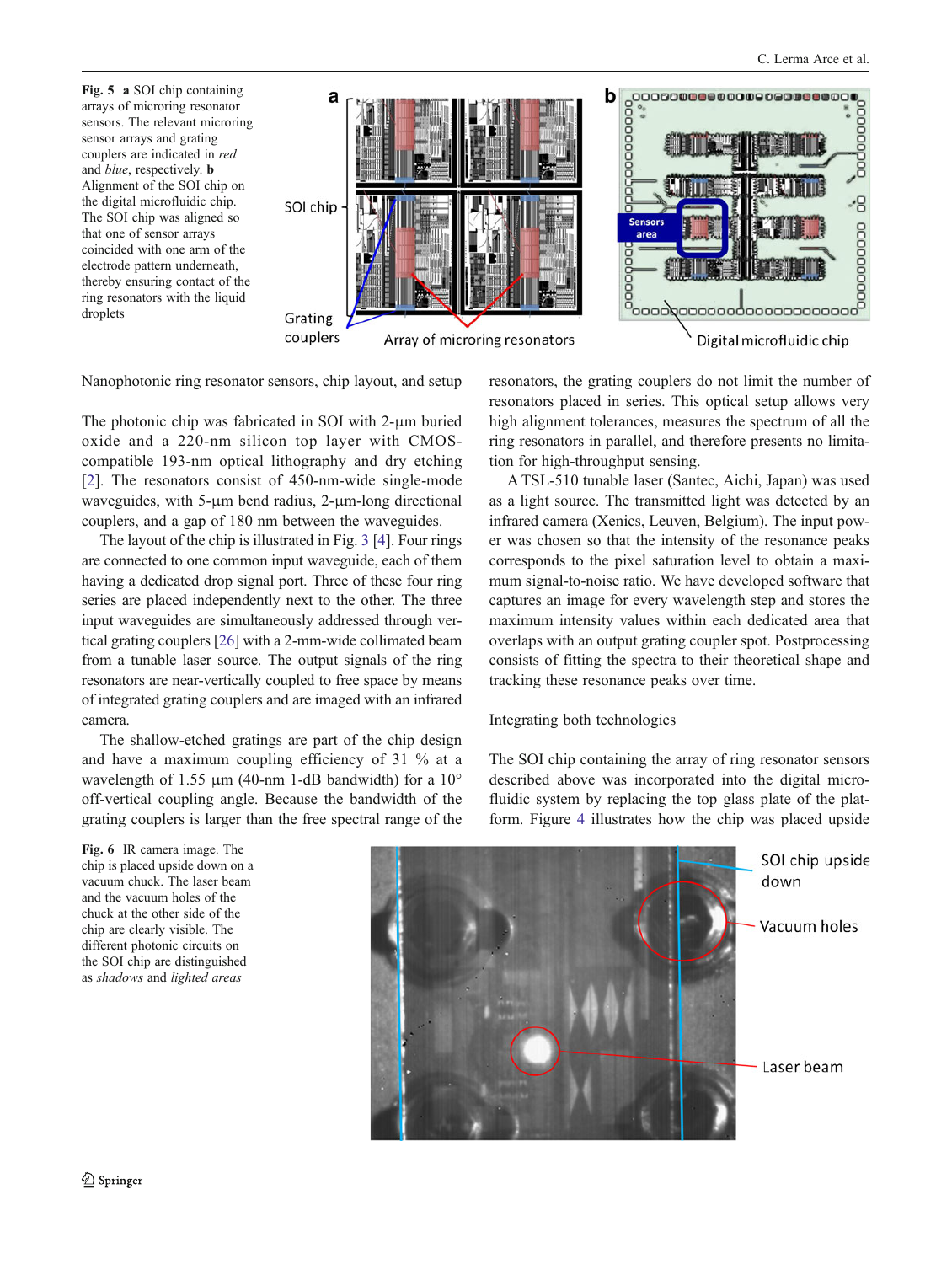<span id="page-4-0"></span>Table 1 Different concentrations and refractive indices of the droplets used in the experiments. For each chemical compound (sodium chloride, glucose, ethanol) three droplets of 5 μl with different

concentrations were prepared. The refractive indices of sodium chloride and glucose was derived from [\[28\]](#page-7-0) and the refractive index of ethanol was derived from [\[29\]](#page-7-0)

|           | Sodium chloride<br>Volume $(\mu\text{l})$ |                            |                     | Glucose                    |                     | Ethanol                    |                     |
|-----------|-------------------------------------------|----------------------------|---------------------|----------------------------|---------------------|----------------------------|---------------------|
|           |                                           | Mass concentration $(\% )$ | Refractive<br>index | Mass concentration $(\% )$ | Refractive<br>index | Mass concentration $(\% )$ | Refractive<br>index |
| Droplet 1 |                                           |                            | 1.3105              |                            | 1.3119              | 0                          | 1.3333              |
| Droplet 2 |                                           | 1.01                       | 1.3122              | 0.97                       | 1.4559              | 10                         | 1.3395              |
| Droplet 3 |                                           | 1.84                       | 1.3137              | 1.97                       | 1.6044              | 20                         | 1.3469              |

down, squeezing the liquid droplets against the bottom plate containing the buried electrodes.

To guarantee the hydrophobicity of the SOI chip surface, which is crucial for performing droplet manipulations efficiently, and at the same time to ensure contact of the sensors with the droplets, a layer of Teflon AF (300-nm thickness) was coated on the SOI chip and subsequently patterned. The Teflon AF surface was activated with  $O<sub>2</sub>$  plasma to allow photoresist to be spin-coated on top. This thin layer of photoresist was then patterned by using standard photolithography to expose the regions covering the ring resonators. Next, the Teflon AF covering the ring resonators was removed locally with reactive ion etching using  $O<sub>2</sub>$  plasma. Some ring resonators were left covered with Teflon AF in order to provide a reference to compensate for environmental drift.

Figure [5b](#page-3-0) shows how the SOI chip containing arrays of microring resonator sensors (Fig. [5a\)](#page-3-0) was aligned on top of the digital microfluidic chip so that the sensor array coincided with one arm of the electrode pattern underneath in the bottom plate of the microfluidic chip, thereby ensuring contact of the ring resonators with the liquid droplets.

As described in the previous section, grating couplers were used to couple the light from a tunable laser into the chip and couple it out to be detected by an infrared camera. A new aspect is placed upside down, light needs to be coupled in and out through the 750-μm-thick silicon substrate. Silicon is considered practically transparent for the wavelength used  $(1.55 \mu m)$ .

However, to reduce the scattering of the rough substrate surface and to facilitate the alignment of the laser beam and the detection of the light coupled out of the chip, a few simple processing steps were performed in advance: the silicon substrate was thinned down to 300 μm by chemical mechanical grinding and afterward a chemical mechanical polishing step was performed in order to attain a smooth surface. Figure [6](#page-3-0) shows an image from the infrared camera where the chip is placed upside down on a chuck that uses a vacuum to keep the sensor fixed in place. The different photonic circuits of the SOI chip, the laser beam, and even the vacuum holes of the chuck at the other side of the chip are clearly visible.

## Bulk sensing experiments

As a proof-of-principle to show the capabilities of the combined system, we measured the sensitivity for refractive index changes of aqueous solutions and compared it with previous measurements for the same array of sensors using typical microfluidics based on microchannels [\[27](#page-7-0)] and the simulations for bulk refractive index changes done with Fimmwave (Photon Design, Oxford, UK).

To demonstrate the proof-of-principle of on-chip sensing, three different sets of experiments were performed, each



Fig. 7 Measurement process. Our system started measuring when a droplet of deionized water was transported in the digital microfluidic platform to the sensor area. Subsequently, that droplet was switched for a droplet with a certain sodium chloride concentration which was

measured once it reached the sensing area. This process was repeated by measuring again the water droplet and a third droplet with a different sodium chloride concentration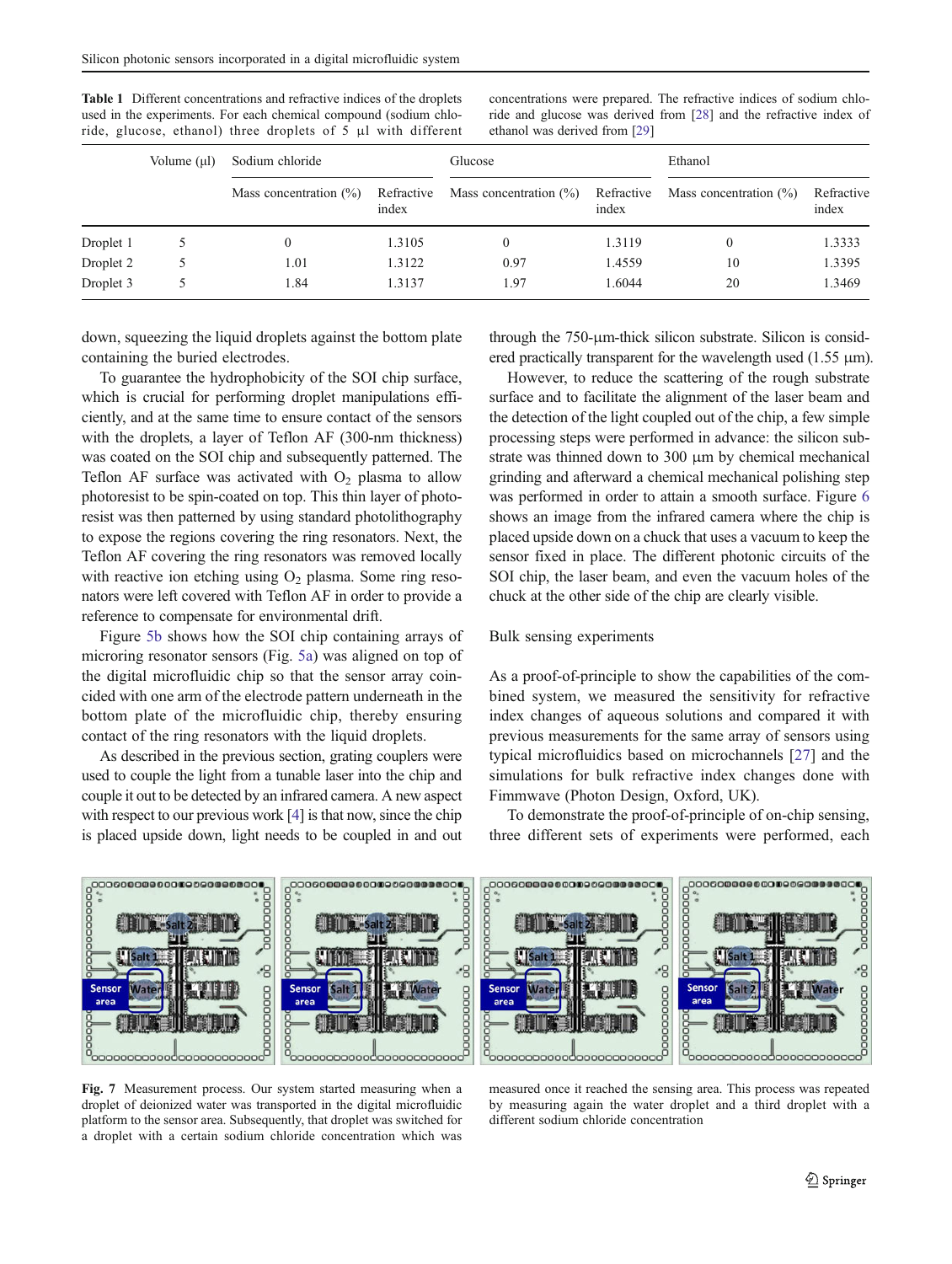<span id="page-5-0"></span>

Fig. 8 The SOI chip surface was coated with a 125-nm layer of Teflon AF and consequently patterned in order to guarantee the hydrophobicity of the SOI chip surface and at the same time ensure contact of the

sensors with the droplets. This is a crucial aspect for the measurements since it provides an excellent reference to compensate for environmental drift

with a different chemical compound whose concentration in deionized water was to be determined. For this purpose, we chose sodium chloride, glucose, and ethanol. For each of these compounds, three different droplets with different concentrations were prepared (Table [1\)](#page-4-0). For this proof-ofprinciple experiment, droplets were pipetted manually onto the chip surface. However, dilutions of these compounds can also be automated on-chip by executing multiple merging and splitting steps [[15\]](#page-7-0). For each droplet, we performed simultaneous measurements with 12 different ring resonators in the array under the droplet. Finally, each of these measurements was performed three times. In total, this represents  $3 \times 3 \times 12 \times 3 = 324$  measurements, from which the sensor sensitivity and sensor variability can be derived.

In each array, four ring resonators where left covered with Teflon AF, to isolate them from external drifts and to provide a reference for each measurement. The refractive indices of sodium chloride and glucose were derived from [[28](#page-7-0)] and the refractive index of ethanol was derived from [\[29](#page-7-0)].

The measurements were performed as follows, e.g., for the sodium chloride solutions. A droplet of deionized water was transported on the digital microfluidic platform to the sensor area. Our system started measuring. Subsequently, the droplet of water was moved, leaving a free route for the second droplet with a first sodium chloride concentration. Since the readout system performs continuous measurements in time, we measured in air during the switching of droplets, causing a big shift in the resonance wavelength, which was discarded. When the second droplet reached the sensing area, the measured signal will shift again to a wavelength similar to that measured

for the previous droplet, since the refractive index of different watery solutions does not differ to a large extent. This process was repeated by measuring the water droplet again and a third droplet with a different sodium chloride concentration, as illustrated in Fig. [7.](#page-4-0) Part of this measurement was recorded with the infrared camera and is shown in Movie S2.

This same process was repeated for measuring glucose and ethanol concentrations in deionized water in order to confirm the behavior of the system for different refractive index materials and samples, while guaranteeing reproducibility. One photonic chip was used to perform the three repetitions of the measurement of each solution. Thus, three different photonic chips (one per solution) were used in total to perform the experiments, and the digital microfluidic platform was reused.

# Results

The Teflon AF pattern on the array of ring resonator sensors is shown in Fig. 8. It is a crucial aspect for the experiments performed, since it guarantees the hydrophobicity of the SOI chip surface and at the same time ensures contact of the sensors with the droplets. In each array of sensors, four ring resonators where left covered with Teflon AF to isolate them from external drifts. The measured signal of these rings shows a standard deviation smaller than 2 %, thus providing an excellent reference for each measurement.

Another important aspect for these measurements is that the SOI is placed upside down, so light needs to be coupled



Fig. 9 Comparison of the transmission spectra of a ring resonator measured from the front and back. The attenuation observed when measuring from the back of the SOI chip is not relevant for the measurements since the resonances of the ring are still clearly measurable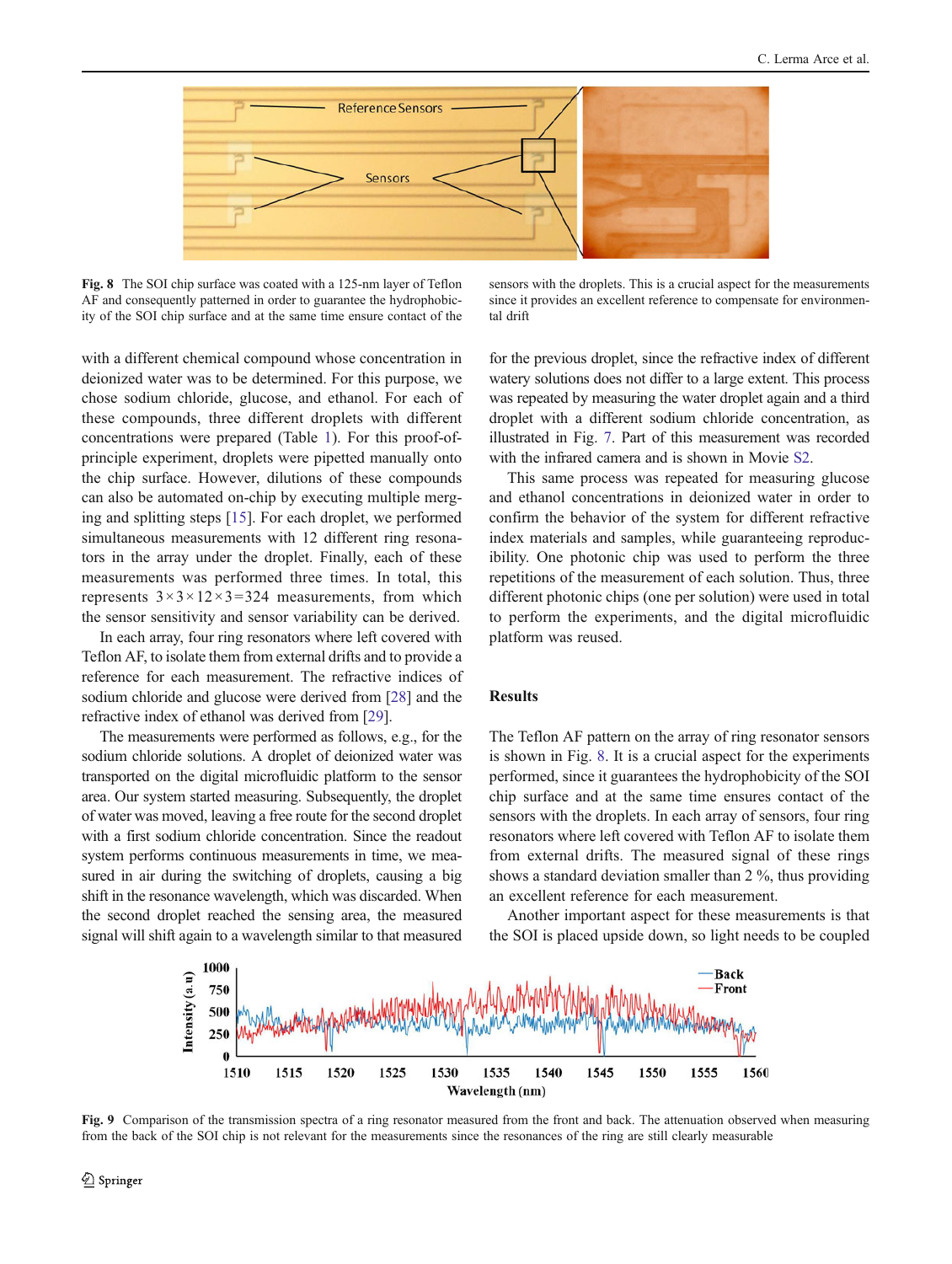Fig. 10 Evolution in time of the resonance wavelength shift of the ring resonators during the measurements of different sodium chloride concentrations. Each color corresponds to one sensor. On the change from water to salt solution and vice versa, the shift of the resonance wavelength is easily measurable, proving the reproducibility of the experiment



in and out through the silicon substrate. Figure [9](#page-5-0) provides a comparison between two generic measurements from the front and the back of the SOI chip. A certain intensity attenuation is observed. However, we consider this degradation as not relevant for the measurements since the resonances of the rings are clearly measurable.

Figure 10 shows the evolution in time of the resonance wavelength shift of the ring resonators during the measurements with different sodium chloride concentrations. Each color corresponds to one sensor. The shift of the resonance wavelength is easily measurable when changing from water to salt solution and vice versa, proving the reproducibility of the experiment. The variability between sensors was determined to be less than 8 %. During the switch of droplets, the measurement had to be done in air (as explained in the



previous section), which explains the absence of data points in the graph since the change of refractive index from aqueous solutions to air implies a big shift in the resonance wavelength.

Analyzing these shifts as a function of the refractive index unit (RIU) of the droplets, we observed a very close correspondence between the simulations and the measurement results (Fig. 11). The sensitivity of these ring resonators for refractive index change simulations is 78 nm/RIU, which was also reported and proved in [[27\]](#page-7-0) using the typical microfluidic system based on microchannels. The measurements performed in this digital microfluidic system have a sensitivity of  $77\pm0.6$  nm/RIU, which shows that the performance of the transducer does not suffer from being integrated in a digital microfluidic system.



Fig. 11 Three experiments with different sodium chloride, glucose, and ethanol concentrations were performed. Each line corresponds to one of these experiments. Error bars indicate the standard deviations based on three repetitions. Three photonics chips (one per solution) were used to perform the three experiments. A sensitivity of  $77\pm$ 

0.6 nm per refractive index unit (RIU) is determined taking into account the slope of the linear fitting for the three lines, showing a perfect match with simulations and previous measurements of the same sensors using the typical more complex microfluidic system [[27](#page-7-0)]